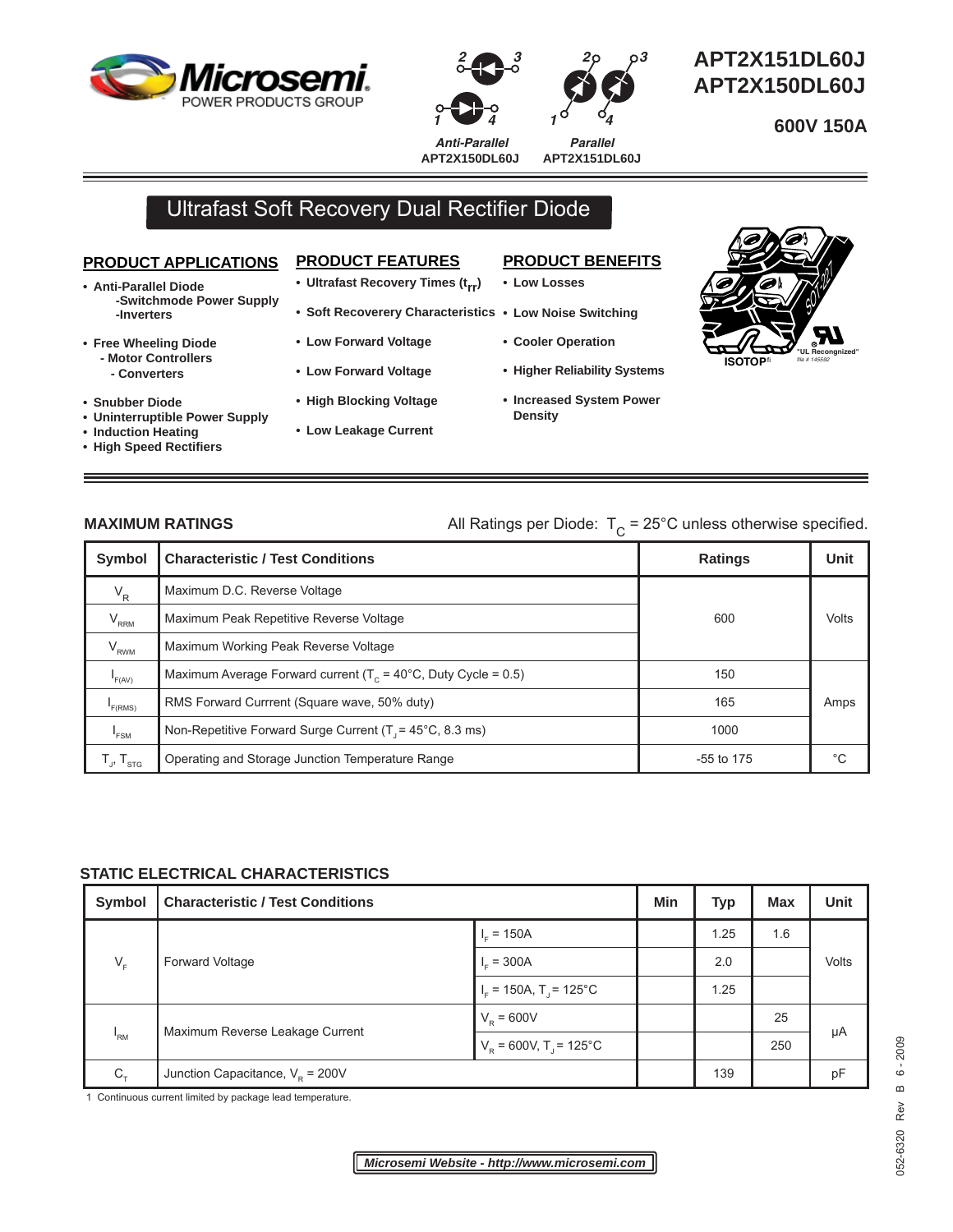#### **DYNAMIC CHARACTERISTICS APT2X151\_150DL60J**

| Symbol           | <b>Characteristic / Test Conditions</b>                                                                                     |                                                                                                | Min | Typ   | Max | <b>Unit</b> |
|------------------|-----------------------------------------------------------------------------------------------------------------------------|------------------------------------------------------------------------------------------------|-----|-------|-----|-------------|
| $t_{\rm m}$      | $IF$ = 1A, di <sub>r</sub> /dt = -15A/µs, V <sub>p</sub> = 30V, T <sub>1</sub> = 25 <sup>o</sup> C<br>Reverse Recovery Time |                                                                                                |     | 51    |     |             |
| $t_{rr}$         | Reverse Recovery Time                                                                                                       | $I_F = 150A$ , di <sub>r</sub> /dt = -200A/µs<br>V <sub>R</sub> = 400V, T <sub>C</sub> = 25°C  |     | 408   |     | ns          |
| $Q_{rr}$         | Reverse Recovery Charge                                                                                                     |                                                                                                |     | 2387  |     | nC          |
| $I_{RRM}$        | Maximum Reverse Recovery Current                                                                                            |                                                                                                |     | 13    |     | Amps        |
| $t_{rr}$         | Reverse Recovery Time                                                                                                       | $I_F = 150A$ , di <sub>r</sub> /dt = -200A/µs<br>V <sub>R</sub> = 400V, T <sub>C</sub> = 125°C |     | 639   |     | ns          |
| $Q_{\rm r}$      | Reverse Recovery Charge                                                                                                     |                                                                                                |     | 7253  |     | nC          |
| $I_{RRM}$        | Maximum Reverse Recovery Current                                                                                            |                                                                                                |     | 21    |     | Amps        |
| t,               | Reverse Recovery Time                                                                                                       | $I_F$ = 150A, $di_F/dt$ = -1000A/<br>$\mu s$ V <sub>p</sub> = 400V, T <sub>c</sub> = 125°C     |     | 299   |     | ns          |
| $Q_{\rm r}$      | Reverse Recovery Charge                                                                                                     |                                                                                                |     | 12075 |     | nC          |
| <sup>1</sup> RRM | Maximum Reverse Recovery Current                                                                                            |                                                                                                |     | 68    |     | Amps        |

#### **THERMAL AND MECHANICAL CHARACTERISTICS**

| Symbol          | <b>Characteristic / Test Conditions</b>                                               | Min  | <b>Typ</b> | <b>Max</b> | <b>Unit</b>   |
|-----------------|---------------------------------------------------------------------------------------|------|------------|------------|---------------|
| $R_{\theta JC}$ | Junction-to-Case Thermal Resistance                                                   |      |            | 0.56       | $\degree$ C/W |
| V<br>Isolation  | RMS Voltage (50-60mHz Sinusoidal Waveform from Terminals to Mounting Base for 1 Min.) | 2500 |            |            |               |
| $W_{\tau}$      | Package Weight                                                                        |      | 1.03       |            | 0Z            |
|                 |                                                                                       |      | 29.2       |            | g             |
| Torque          | <b>Maximum Mounting Torque</b>                                                        |      |            | 10         | $Ib \cdot in$ |
|                 |                                                                                       |      |            | 1.1        | $N \cdot m$   |

**Microsemi reserves the right to change, without notice, the specifi cations and information contained herein.**



RECTANGULAR PULSE DURATION (seconds) **FIGURE 1. MAXIMUM EFFECTIVE TRANSIENT THERMAL IMPEDANCE, JUNCTION-TO-CASE vs. PULSE DURATION**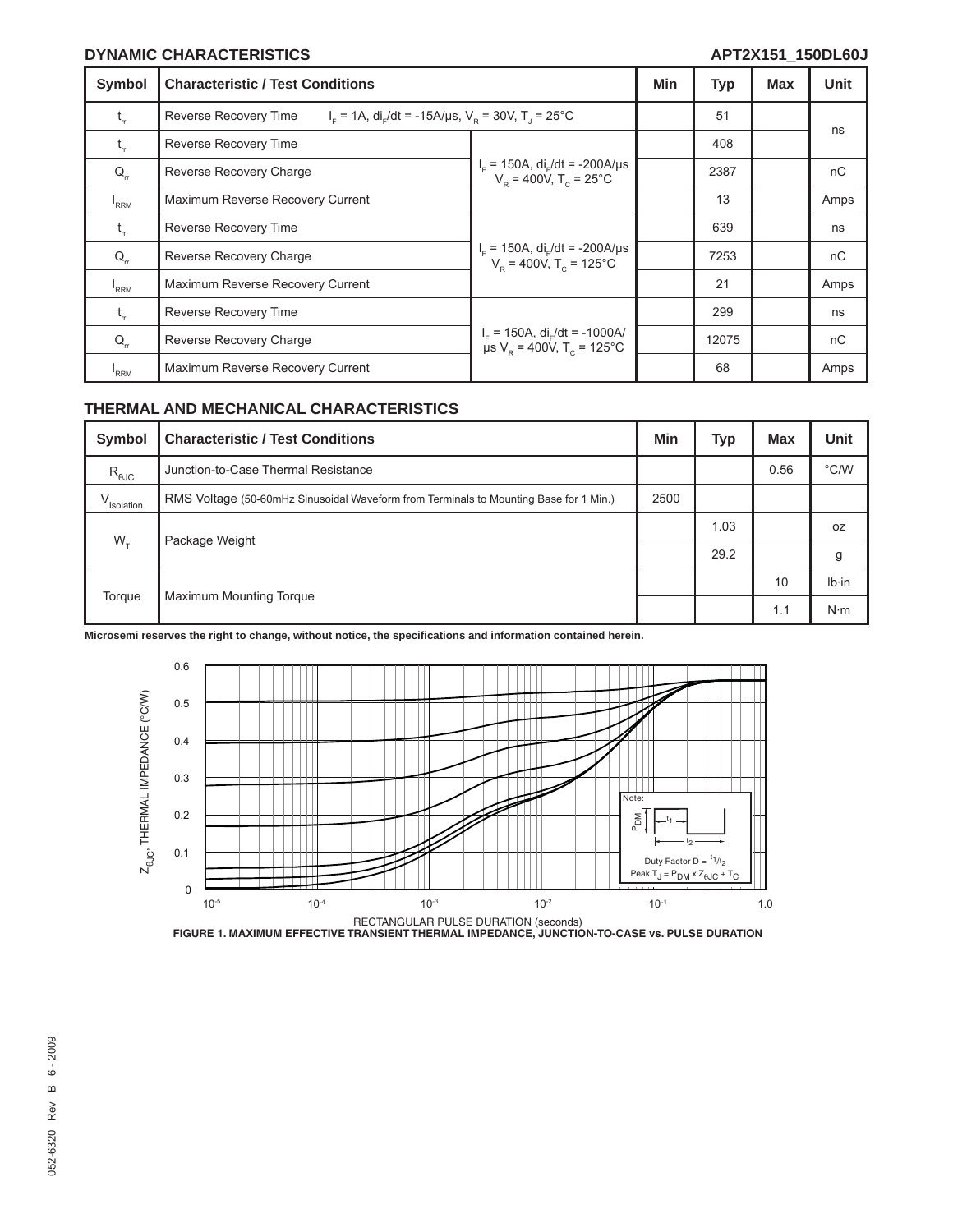



**FIGURE 7, Maximum Average Forward Current vs. Case Temperature**